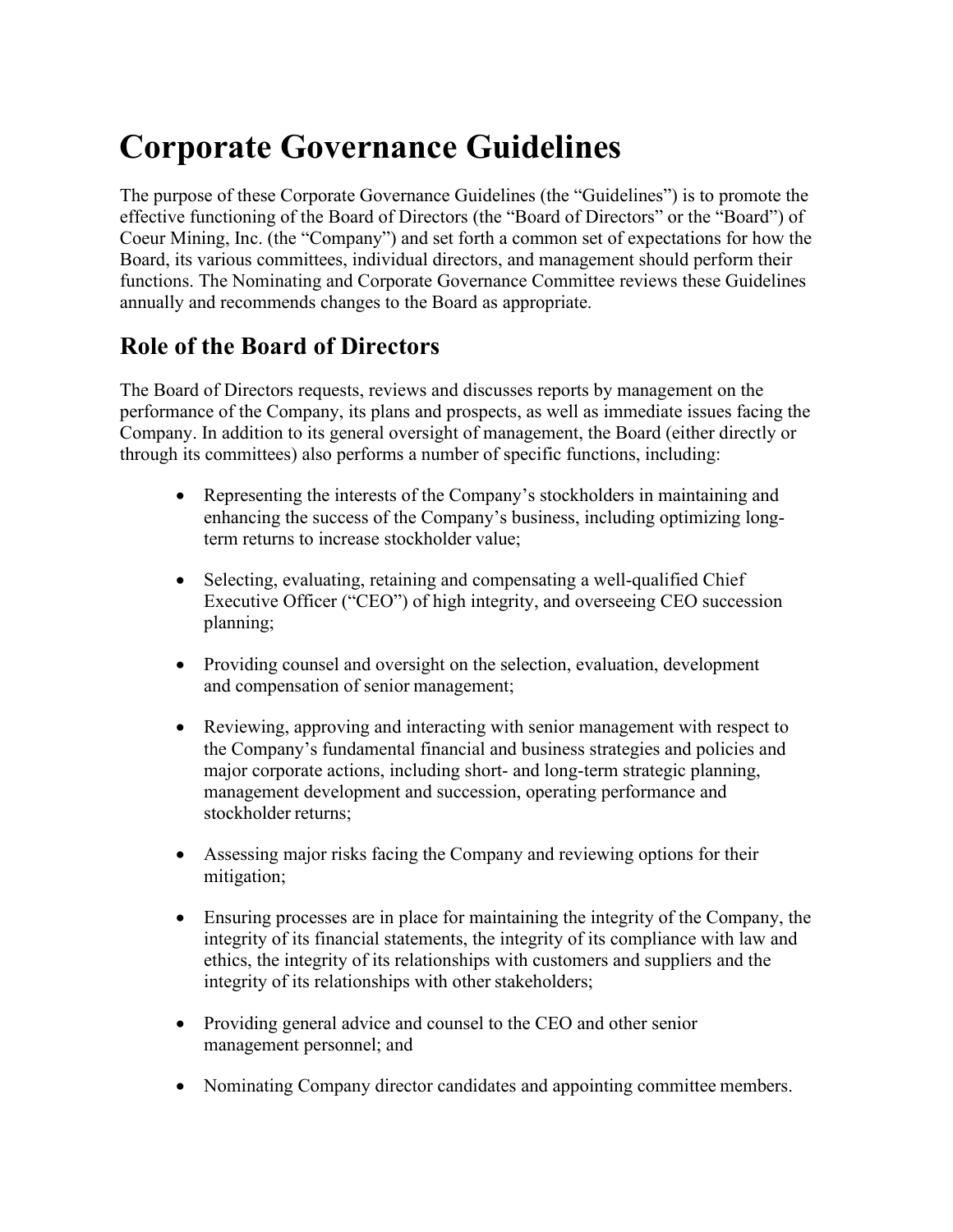# **Board Composition and Selection; Director Independence**

#### **Board Size**

Board size and composition is set so that the Board will possess, in the aggregate, the strategic, managerial and financial skills and experience necessary to fulfill its duties and to achieve its objectives. The specific number of Board members will be reviewed from time to time and adjusted by resolution adopted by the affirmative vote of the majority of the directors then in office as necessary and appropriate to promote the best overall interests of the Company and its stockholders.

#### **Board Leadership**

The Board of Directors shall annually elect a Chairman of the Board who shall have primary responsibility for scheduling Board meetings, calling special meetings when necessary, setting or proposing the agenda for each meeting, and conducting Board meetings, as well as for carrying out such other duties as are specified for such office in the Company's By-laws. The Chairman of the Board may be an independent director, an affiliated director, or a member of management.

If the Chairman of the Board is an affiliated director or a member of management, an independent director shall be designated by and from the independent members of the Board as an independent Lead Director for a term of at least one year. If, and only if, a Lead Director has been designated, such Lead Director's duties and powers shall include, but shall not be limited to, the following: presiding at all meetings of the Board at which the Chairman is not present, and each executive session of the non-management members and/or independent directors of the Board; serving as liaison between the Chairman and the independent directors; approving information sent to the Board; approving meeting agendas for the Board; approving meeting schedules to assure sufficient time for discussion of all agenda items; having the authority to call meetings of the independent directors; and if requested by major stockholders, ensuring that he or she is available for consultation and direct communication.

Currently, the Chairman of the Board is an independent director.

#### **Selection of Board Members**

The Board of Directors believes that the Board, as a whole, should possess a combination of skills, professional experience and diversity of viewpoints necessary to oversee our business. In addition, the Board believes that there are certain attributes that every director should possess, as reflected in the Board's membership criteria summarized below. The Nominating and Corporate Governance Committee of the Board of Directors shall be responsible for establishing criteria for selecting potential directors, taking into account all factors it considers appropriate, which may include strength of character, mature judgment, independence, professional experience, industry knowledge, financial acumen, personal accomplishments, career specialization, relevant technical skills, diversity of viewpoints, background and experience in light of the needs of the Company as well as diversity with respect to gender, race, ethnic and national background, geography and sexual orientation. The Nominating and Corporate Governance Committee will look for individuals who have displayed the highest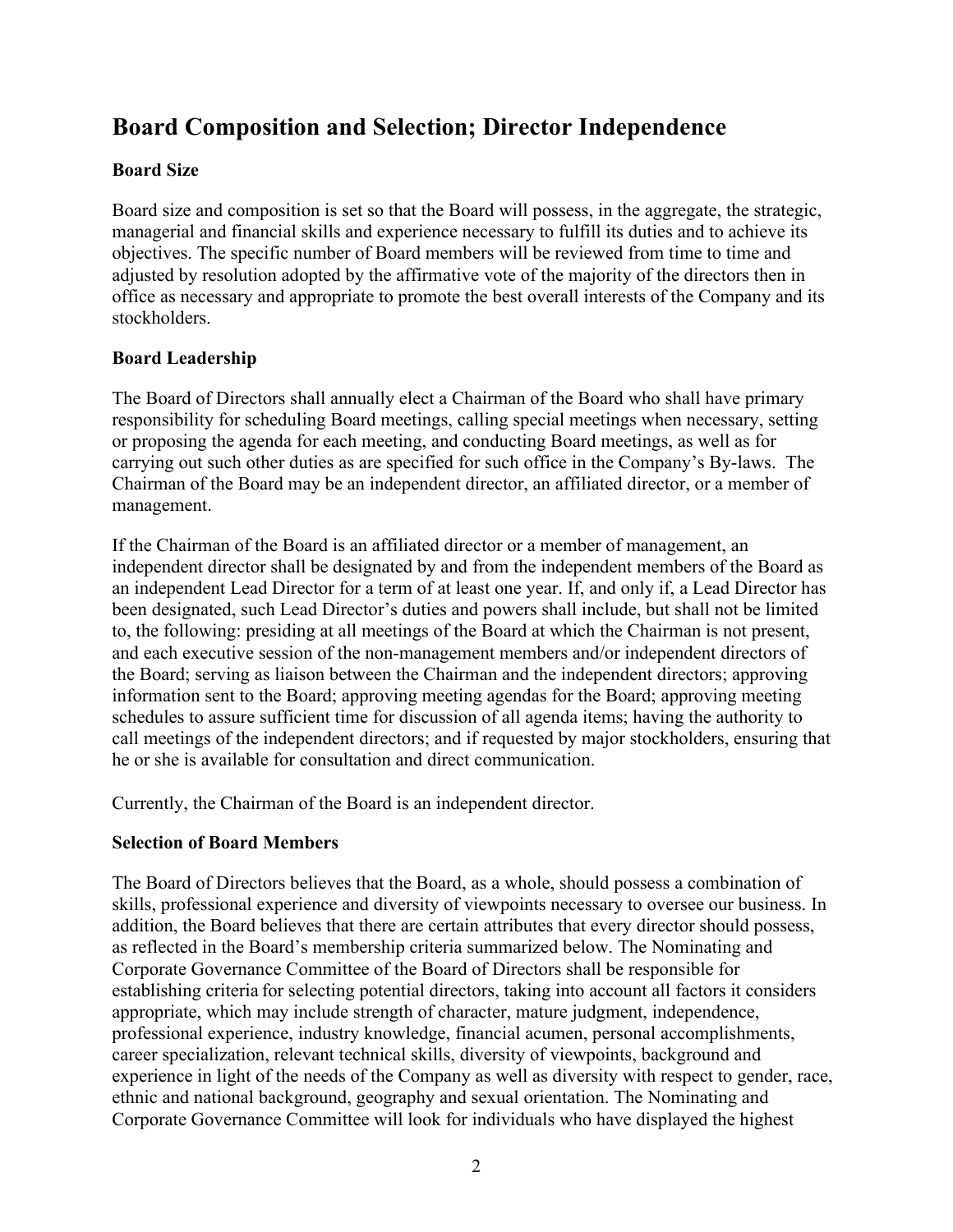personal and professional ethics, integrity and values and sound business judgment. For incumbent directors, the Nominating and Corporate Governance Committee's criteria also include past performance and term of service on the Board. The Board and the Nominating and Corporate Governance Committee consider the qualifications of directors and director candidates individually and in the broader context of the Board's overall composition and our current and future needs, including an incumbent director's or potential director's ability to contribute to the diversity of viewpoints and experience represented on the Board. The Nominating and Corporate Governance Committee will recommend to the Board of Directors: (i) nominees for Board membership to fill vacancies or newly created directorships occurring between annual meetings; (ii) persons to be nominated by the Board for election by the Company's stockholders at the Company's Annual Meeting of Stockholders; and (iii) committee assignments, chairmanship and rotation of committee members. The Nominating and Corporate Governance Committee seeks to include women and ethnically and racially diverse candidates in any potential candidate pool and may focus on specific skills and experience of particular importance at the time in order to enhance the overall balance and effectiveness of the Board.

The Nominating and Corporate Governance Committee also considers director candidates recommended by Company stockholders in accordance with the procedures set forth in the proxy statement.

#### **Independence of Directors**

A majority of the directors shall be independent directors pursuant to the rules of the New York Stock Exchange (the "NYSE"), as follows:

- The Board must determine that the director has no material relationship with the Company directly or as a partner, stockholder or officer of an organization which has a relationship with the Company.
- The director (and members of his or her immediate family) must meet each of the following technical independence rules. Within the last three years:
	- o the director has not been employed by the Company nor had an immediate family member that has been an executive officer of the Company;
	- o the director or an immediate family member has not received, during any twelve- month period, more than \$120,000 in direct compensation from the Company (other than director and committee fees and pension or other forms of deferred compensation for prior service, and compensation received by an immediate family member for service as an employee other than an executive officer);
	- o the director or an immediate family member is not a current partner of the Company's internal or independent auditor; the director is not a current employee of the Company's internal or independent auditor; an immediate family member of the director is not a current employee of the Company's internal or independent auditor who personally works on the Company's audit; and the director or an immediate family member was not a partner or employee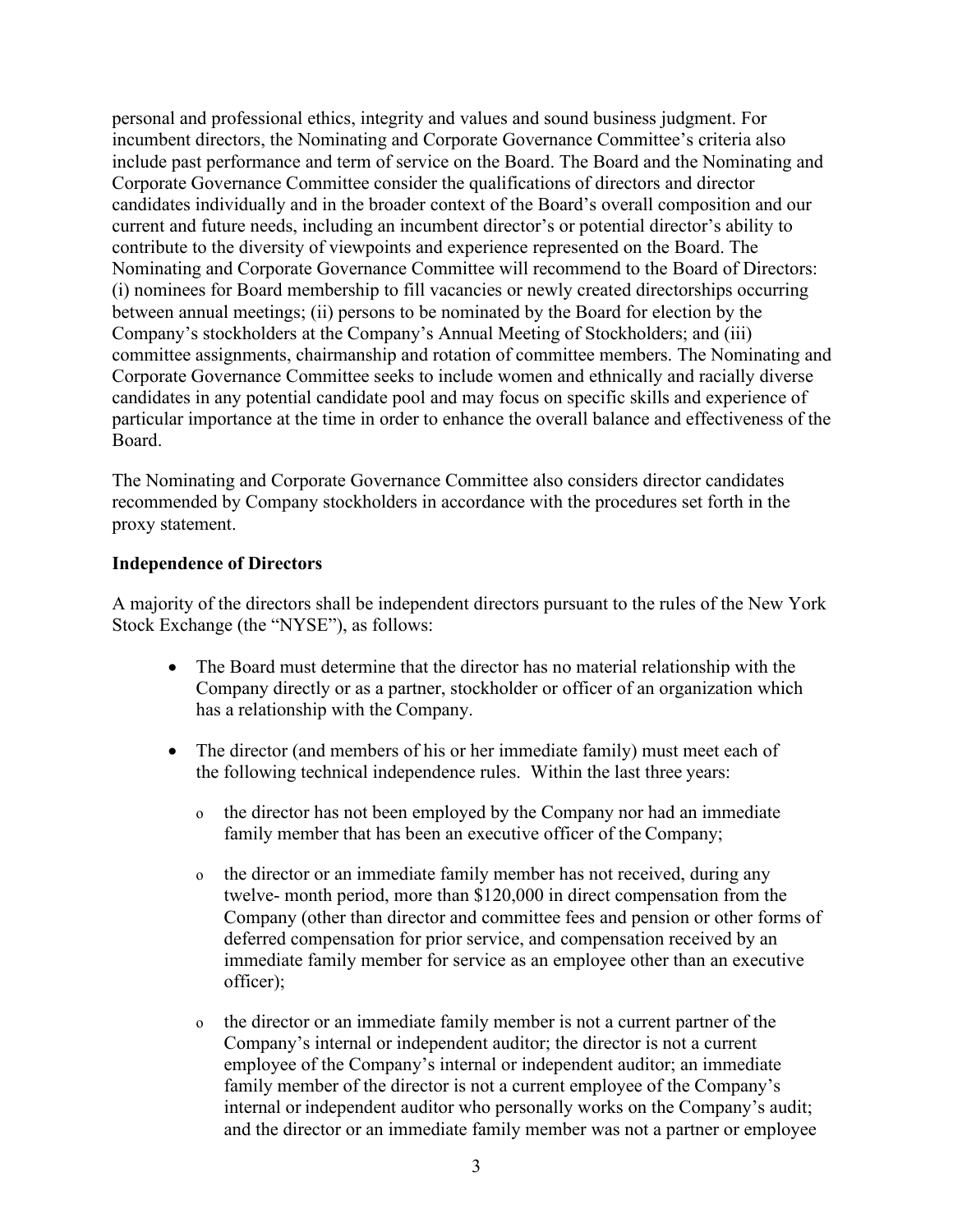of the Company's internal or independent auditor and personally worked on the Company's audit within that time;

- o the director or any immediate family member has not been employed as an executive officer of another company where any of the Company's executive officers serves or served at the same time on that company's compensation committee; and
- o the director has not been an executive officer or an employee of another company (or had an immediate family member that has been an executive officer of another company) that made payments to, or received payments from, the Company for property or services in an amount, which, in any single fiscal year, exceeded the greater of \$1 million or 2% of such other company's total revenue. Charitable organizations shall not be considered a "company" for purposes of this requirement, provided, however, that the Company shall disclose in its annual proxy statement any charitable contributions made by the Company to any charitable organization in which a director serves as an executive officer if, within the preceding three years, contributions in any single fiscal year exceeded the greater of \$1 million, or 2% of such charitable organization's consolidated gross revenues.

For purposes of the foregoing, an "immediate family member" shall be deemed to include a person's spouse, parents, children, siblings, mothers- and fathers-in-law, sons- and daughtersin- law, brothers- and sisters-in-law, and anyone (other than domestic employees) who shares such person's home.

The Board (with the assistance of the General Counsel and based upon the recommendation of the Nominating and Corporate Governance Committee) shall undertake an annual review of the independence of all non-employee directors. In advance of the meeting at which this review occurs, each non-employee director shall be asked to provide the Board with full information regarding the director's business and other relationships with the Company and its affiliates, and with senior management and their affiliates, to enable the Board to evaluate the director's independence.

#### **Other Board Service**

No director of the Company shall serve on the boards of more than three other publicly-held entities. Directors who are serving as executive officers of public companies may not serve on the board of more than one other publicly-held entity in addition to the Company's Board of Directors. Service on the boards of subsidiary companies with no publicly traded stock (or that issue only debt), non-profit organizations and private companies is not included in this calculation. Moreover, if a director sits on several mutual fund boards within the same fund family, it will count as one board for purposes of this calculation. The CEO shall not serve on additional boards of any for-profit entity without the express consent of the Board of Directors.

In addition, directors should advise the chair of the Nominating and Corporate Governance Committee in advance of accepting an invitation to serve on the board of another for-profit organization.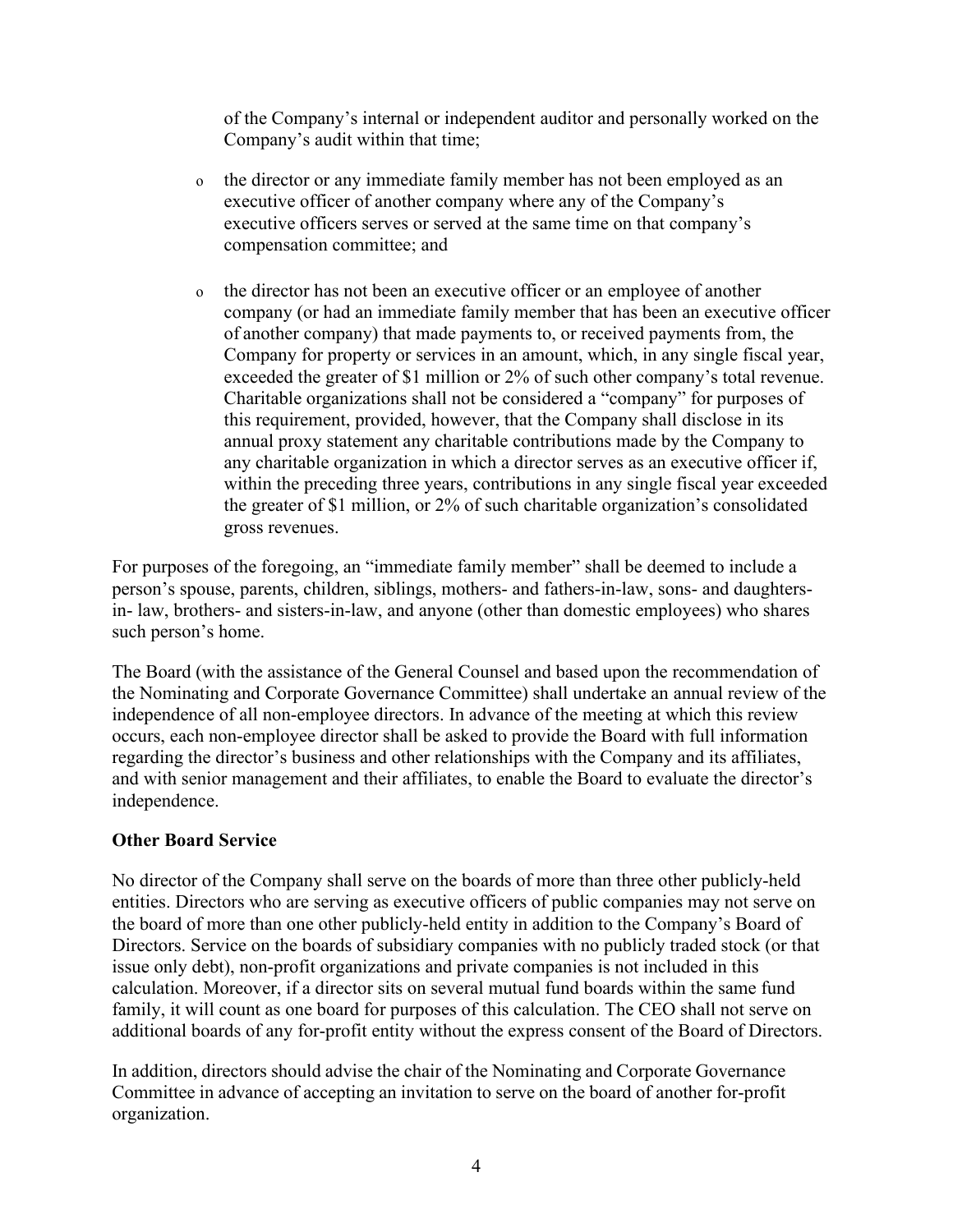# **Term Limits; Retirement**

The Board of Directors has determined not to apply term limits or a mandatory retirement age for its members, as such limits may deprive the Company and its stockholders of the contributions of members who have been able to develop, over time, valuable insights and expertise regarding the Company, its strategy and business operations. The Board of Directors believes that, as an alternative to term limits and a mandatory retirement age, it can ensure that the Board of Directors continues to evolve and adopt new viewpoints through the evaluation and nomination process described in these guidelines.

As a general policy, the CEO and other senior executives of the Company who are Board members will resign from the Board upon the termination of their employment with the Company. A director who experiences a significant change in principal occupation or business association (including retirement or a significant decrease in job responsibilities) from that when the director was most recently elected to the Board shall inform the Board of such change in status and offer his or her resignation as a member of the Board for the Board's consideration.

# **Annual Election of Directors**

Each director stands for election by the Company's stockholders annually to serve a oneyear term.

# **Majority Voting; Director Resignation Policy**

The Company's Bylaws provide for majority voting in uncontested director elections and plurality voting in contested director elections. In uncontested elections, directors are elected by a majority of the votes cast, which means that the number of shares voted "for" a director must exceed the number of shares voted "against" that director. Any director who is not elected by a majority of the votes cast is expected to tender his or her resignation offer to the Nominating and Corporate Governance Committee (the "Committee"). The Committee will recommend to the Board whether to accept or reject the resignation offer, or whether other action should be taken. In determining whether to recommend that the Board accept any resignation offer, the Committee will be entitled to consider all factors believed relevant by the Committee's members.

The Board will act on the Committee's recommendation within ninety (90) days following certification of the election results. In deciding whether to accept the resignation offer, the Board will consider the factors considered by the Committee and any additional information and factors that the Board believes to be relevant. If the Board accepts a director's resignation offer pursuant to this process, the Committee will recommend to the Board and the Board will thereafter determine whether to fill such vacancy or reduce the size of the Board. Any director who tenders his or her resignation offer pursuant to this provision will not participate in the proceedings of either the Committee or the Board with respect to his or her own resignation offer.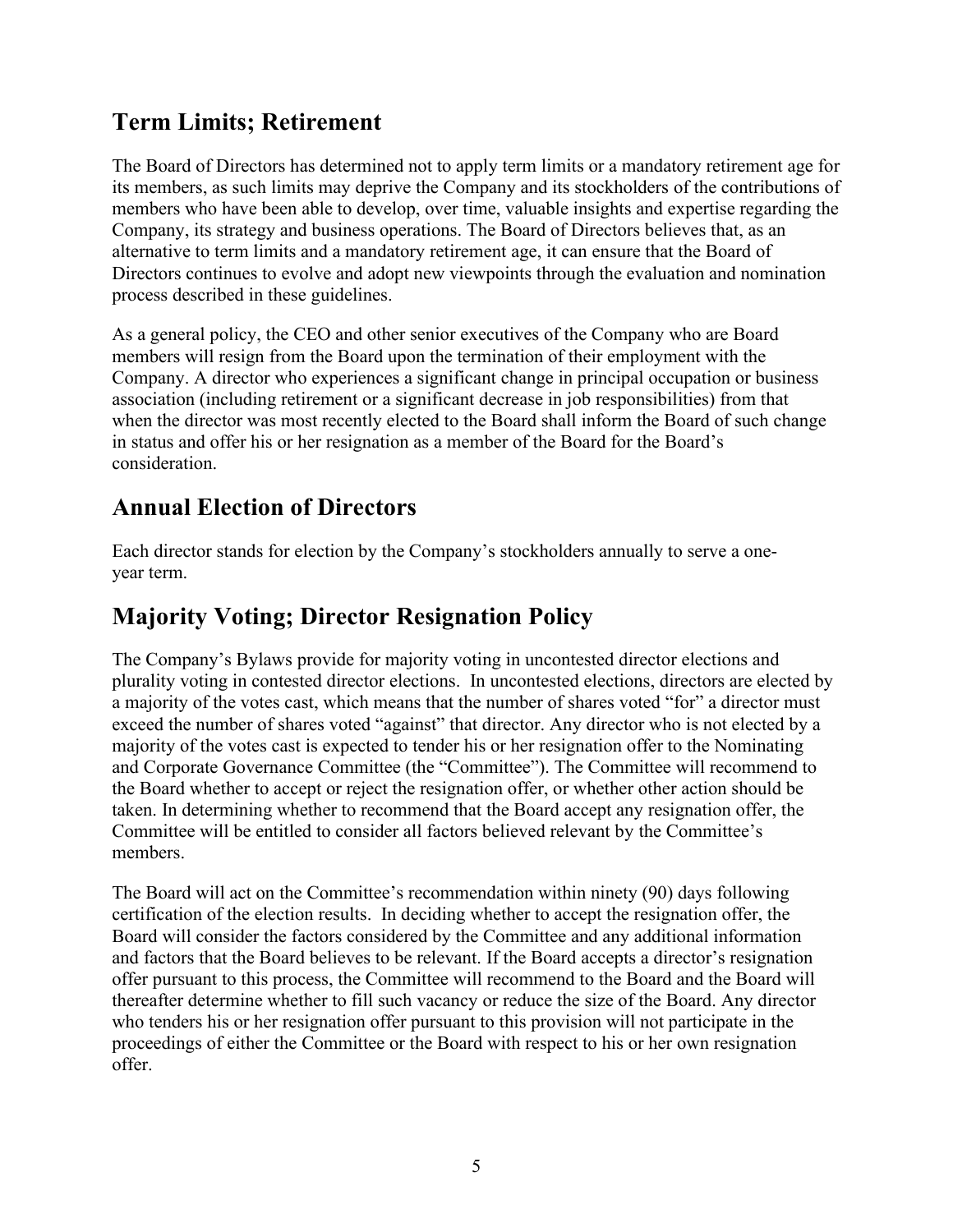### **Executive and Private Sessions of the Board**

Normally, members of senior executive management who are not members of the Board of Directors will participate in Board and committee meetings to present information, make recommendations, and are available for direct interaction with Board members. However, the non-management directors generally will have regularly scheduled meetings without members of the Company's management being present in conjunction with each regular Board meeting. The non-management directors may meet without management present at such other times as they determine appropriate. If the non-management directors include directors who are not independent, the independent directors will meet in executive session at least annually. The

Chairman, if an independent director, or the Lead Director, if the Chairman is not independent, shall preside over such executive sessions.

# **Board Committees**

The Board of Directors shall at all times have an Audit Committee, a Nominating and Corporate Governance Committee and a Compensation and Leadership Development Committee, each consisting solely of directors who satisfy all applicable independence criteria, as well as an Environmental, Health, Safety and Corporate Responsibility Committee. In addition, the Board of Directors shall at all times have an Executive Committee, which shall consist of a majority of independent directors. The Board shall designate other committees from time to time as it deems necessary or appropriate. The Audit Committee, Nominating and Corporate Governance Committee, Compensation and Leadership Development Committee, Environmental, Health, Safety and Corporate Responsibility Committee and Executive Committee operate pursuant to charters approved by the Board, which are posted on the Company website at [www.coeur.com.](http://www.coeur.com/) Committee structure, composition and committee chairs shall be recommended by the Nominating and Corporate Governance Committee and approved by the Board. Committee chairs will be responsible for scheduling committee meetings, setting or reviewing and approving meeting agendas, leading the conduct of each meeting, reporting the committee's findings and making recommendations to the full Board, and presenting resolutions requiring Board action. From time to time, the Board may want to rotate standing committee members, but the Board has not established a formal policy of rotation.

# **Board and Committee Meetings**

The Board of Directors will meet at least five times per year. Committees of the Board will meet as set forth in their charters. Board materials related to agenda items are provided to directors sufficiently in advance of Board meetings to allow directors to review and prepare for discussion of the items at the meeting. In some cases, due to timing or the sensitive nature of an issue, materials are presented only at the Board meeting. Directors are expected to attend all meetings of the Board of Directors and any committee(s) on which they serve, absent extraordinary circumstances, and to review all meeting materials circulated prior to each meeting. Directors may choose to participate in Board or committee meetings by telephone or other electronic communications equipment and such participation shall constitute presence at the meeting. The Board may also act by unanimous written consent in lieu of a meeting, and consents may be transmitted electronically by e-mail, electronic voting portal or other means.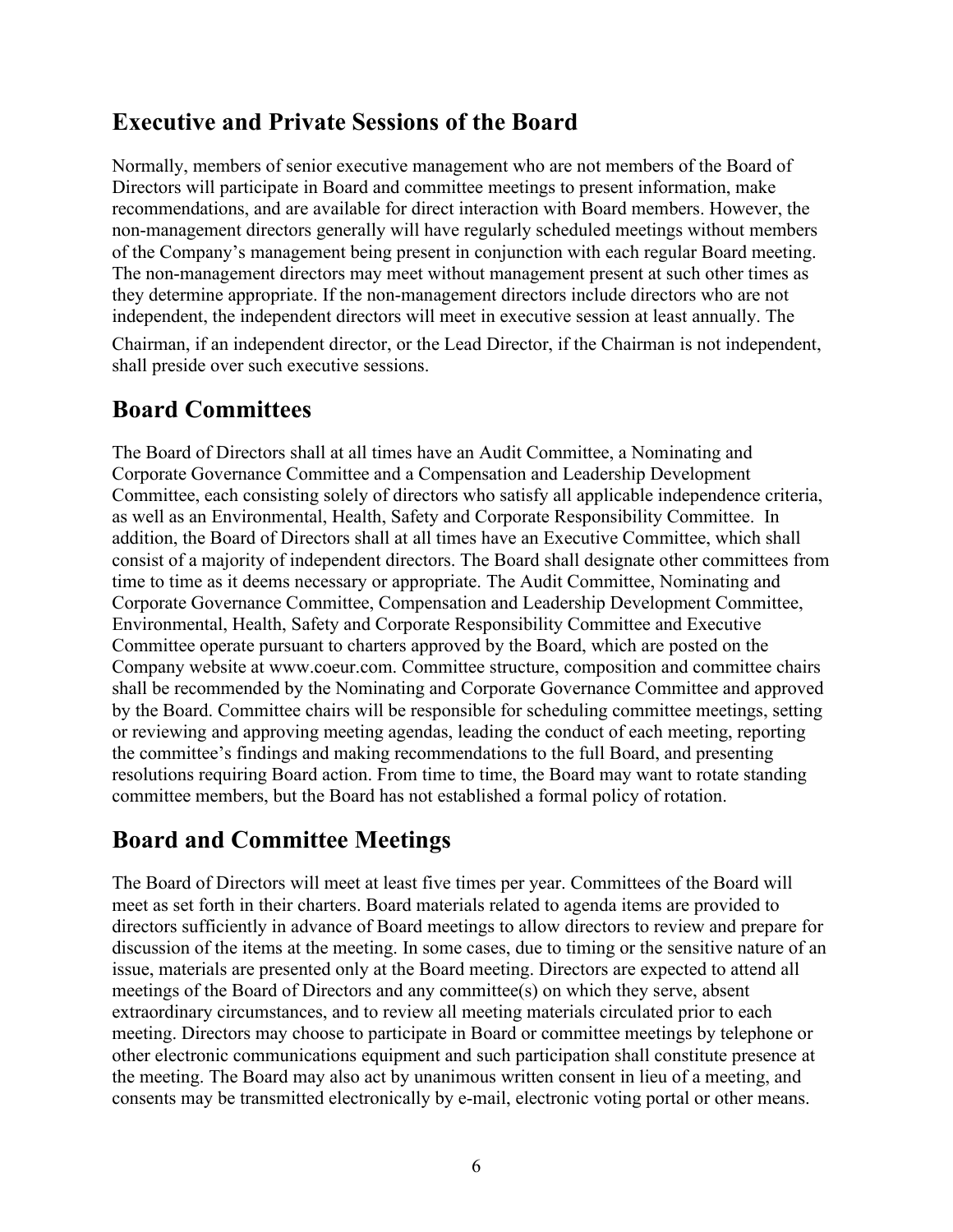Board members are encouraged to suggest the inclusion of agenda items, or to propose meetings. Directors are also free to raise subjects at a Board meeting that are not on the agenda for that meeting.

### **Strategic Planning**

The Board reviews the Company's long-term strategic plan at least annually and monitors implementation of the strategic plan throughout the year.

# **Confidentiality**

Directors must protect and hold confidential all non-public information that comes to them, from whatever source, in their capacity as a director of the Company, unless disclosure is authorized or required by law. Proceedings and deliberations of the Board and its committees are confidential.

# **Annual Meeting of Stockholders**

Directors are encouraged to attend each Annual Meeting of Stockholders, absent extraordinary circumstances.

# **Director Compensation**

Non-employee directors and committee chairs shall receive reasonable compensation for their services, as may be determined from time to time by the Board of Directors upon recommendation of the Compensation and Leadership Development Committee. Directors who are employees of the Company shall receive no additional compensation for serving as directors.

The Board believes that all non-employee directors should be compensated for service as directors of the Company only by the Company and on the same basis as other Company directors in accordance with the Company's compensation program for non-employee directors.

# **Director Access to Management and Independent Advisors**

The Board of Directors is expected to interact with members of the Company's senior management, and the Board and its individual members have access to individual senior executives of the Company. The Company also maintains an environment that permits senior managers to contact Board members directly. The Board has the authority to retain such outside counsel, experts and other advisors as it determines appropriate to assist it in the performance of its functions, and directors are authorized to consult with such advisors without consulting management.

# **Ethics and Conflicts of Interest**

The Board of Directors expects the Company's directors, as well as its officers and employees,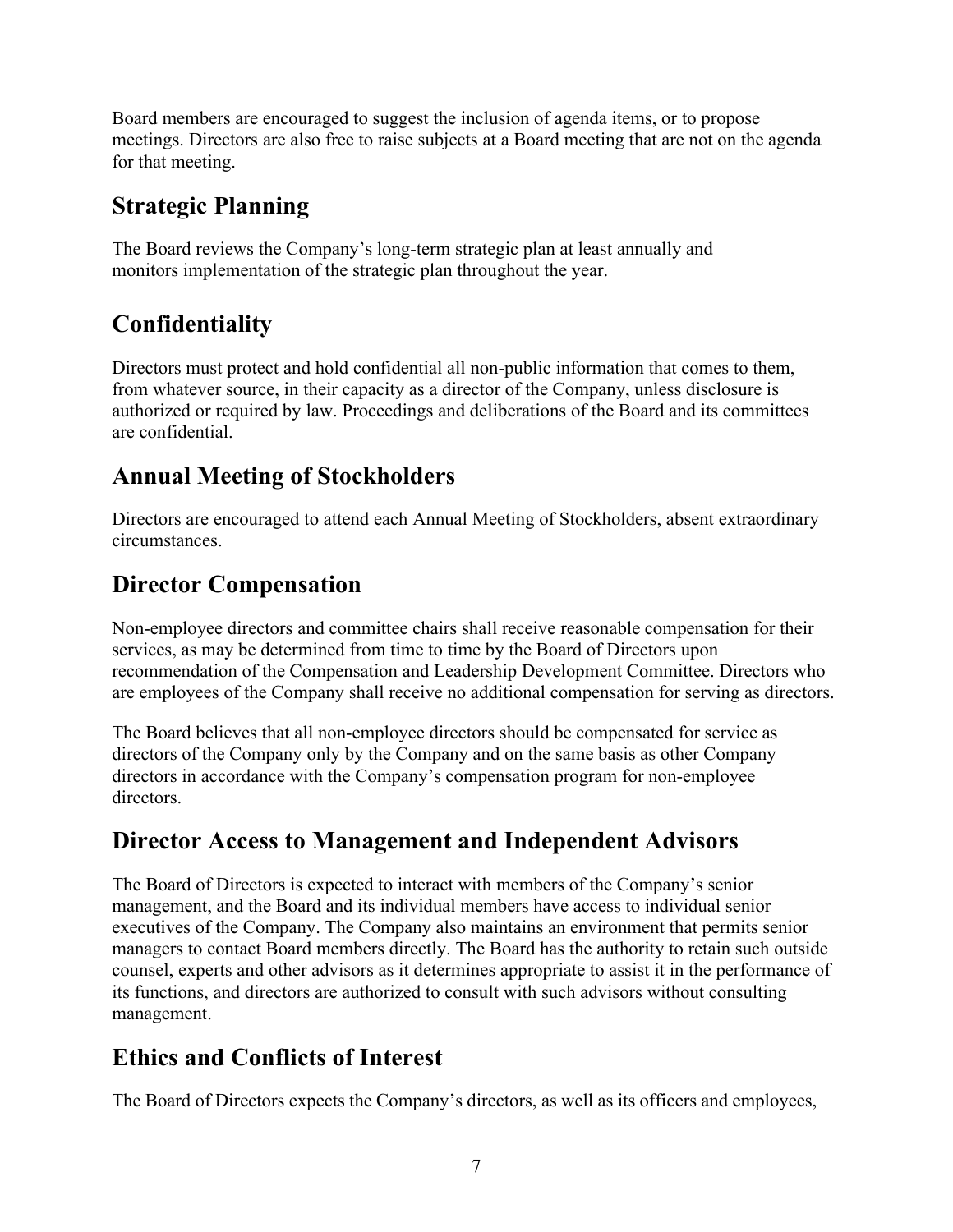to act ethically at all times. The Company has adopted a Code of Business Conduct and Ethics in this regard which is available on the Company's website at [www.coeur.com.](http://www.coeur.com/)

# **Director Orientation and Continuing Education**

The Board of Directors has an orientation program for newly elected directors, which is overseen by the Nominating and Corporate Governance Committee.

Directors shall continually educate themselves with respect to domestic and international markets, accounting and finance, leadership, crisis response, industry practices, general management, and strategic planning matters related to the Company. In addition, each Director is expected to visit a Company mine site at least once every two years.

# **Management Succession**

The Board of Directors shall develop and maintain an appropriate succession plan with respect to the position of CEO. The Nominating and Corporate Governance Committee is responsible for making recommendations to the Board about succession planning for the CEO which may include the development of a Succession Committee at the Board's discretion. The Nominating and Corporate Governance Committee, through the Succession Committee if so established, also shall recommend to the Board succession plans in the event of an emergency or the retirement of the CEO. In addition, the Compensation and Leadership Development Committee assesses executive succession plans and organization capacity at least annually.

# **Formal Evaluation of the CEO**

The Compensation and Leadership Development Committee is responsible for (i) reviewing and approving corporate goals and objectives relevant to CEO, (ii) evaluating at least annually the performance of the CEO in light of those goals and objectives, and (iii) based on such evaluation, determining and approving, together with the other independent directors, the annual compensation of the CEO.

# **Annual Performance Self-Assessment of the Board and Committees**

The Board of Directors will conduct a self-assessment at least annually to determine whether it and its committees are functioning effectively. Each committee will conduct a self-assessment annually to assess its performance. The qualifications and ability of individual directors to contribute to the Board of Directors are considered in connection with the re-nomination process.

The Nominating and Corporate Governance Committee is responsible for developing, recommending to the Board of Directors for its approval, and overseeing the selfassessment process for the Board and its committees.

# **Stock Ownership by Board Members**

Each non-employee director receives a portion of his/her annual director fees in the form of